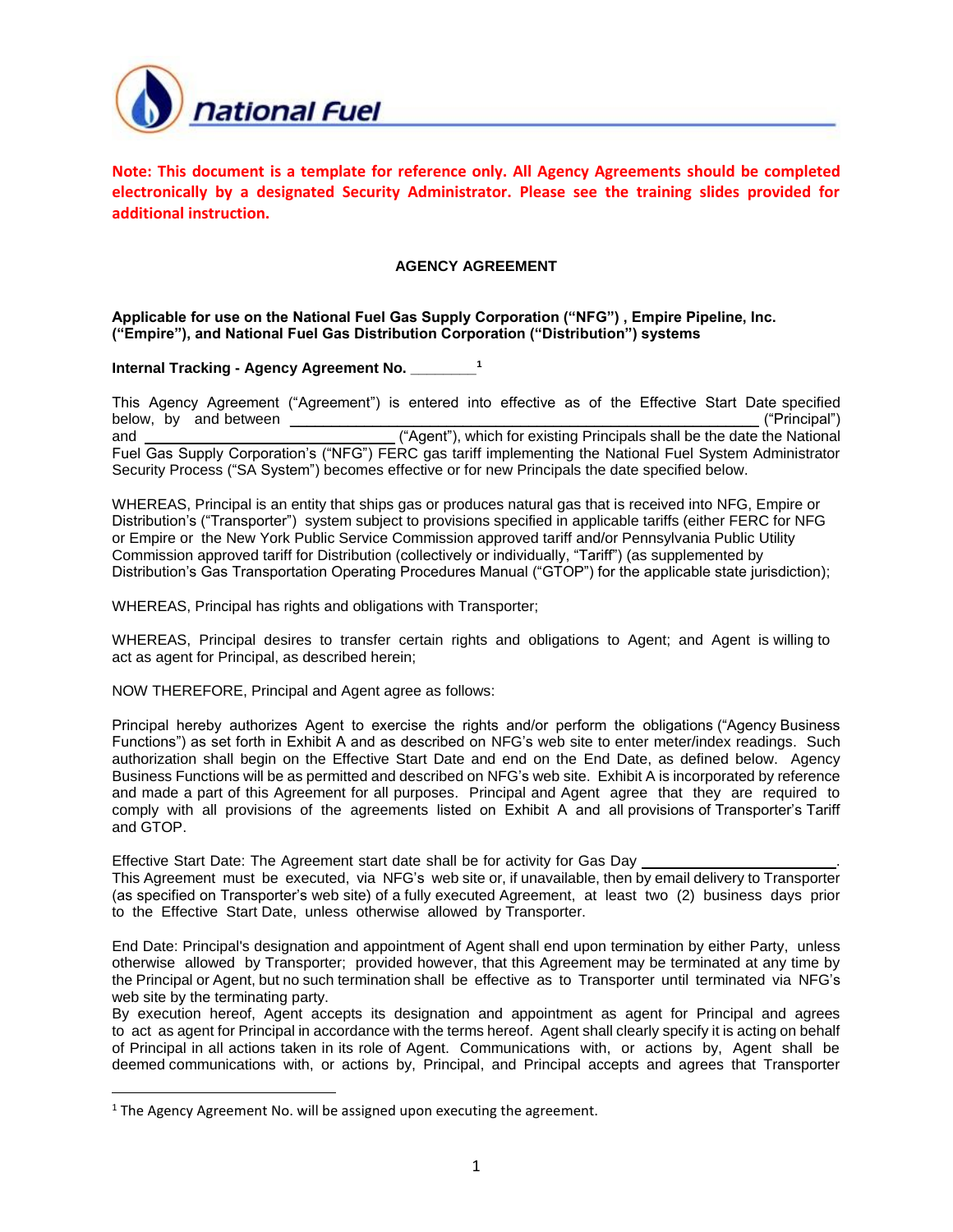may rely on all such communications by Agent on behalf of Principal rendered under the terms of this Agreement.

In the event that a communication(s) or action(s) taken by Principal and Agent are, in Transporter's sole opinion, inconsistent or conflicting, with respect to the Agency Business Functions and agreements listed on Exhibit A ("Delegated Agreements"), then Principal understands and agrees that Transporter shall comply with the later communication or action taken by Principal or Agent, provided that such communication or action is not inconsistent with Transporter's Tariff and/or GTOP, including applicable deadlines therein, or the terms of the applicable contract, in Transporter's sole opinion.

Correspondence concerning the above-mentioned delegated duties shall be directed to Agent and Principal at the following address:

| Principal             |                                                                                                                        |  |
|-----------------------|------------------------------------------------------------------------------------------------------------------------|--|
| <b>Address:</b>       | <u> 1980 - Johann Stein, marwolaethau a bhann an t-Amhain an t-Amhain an t-Amhain an t-Amhain an t-Amhain an t-A</u>   |  |
|                       |                                                                                                                        |  |
| Telephone:            | <u> 1989 - Johann Stein, mars an deus Amerikaansk kommunister (</u>                                                    |  |
| Fax:                  | <u> 1989 - Johann Harry Harry Harry Harry Harry Harry Harry Harry Harry Harry Harry Harry Harry Harry Harry Harry</u>  |  |
|                       |                                                                                                                        |  |
| <b>Agent</b>          |                                                                                                                        |  |
| <b>Address:</b>       | <u> 1989 - Johann John Stone, market fan it ferskearre fan it ferskearre fan it ferskearre fan it ferskearre fan i</u> |  |
|                       |                                                                                                                        |  |
| Telephone:            |                                                                                                                        |  |
| Fax:                  | <u> 1980 - Johann John Stone, mars and de final and de final and design and design and design and design and des</u>   |  |
| <b>Email Address:</b> |                                                                                                                        |  |

Principal shall remain liable to Transporter for all of its obligations as Principal under the contracts listed on Exhibit A, ("DELEGATED AGREEMENTS") including but not limited to all payments to Transporter of all fees and charges for any services rendered under Transporter's Tariff and/or GTOP.

Principal and Agent, each, hereby indemnify and hold Transporter harmless from any and all liabilities, losses, damages, expenses and other obligations of any nature whatsoever that Transporter may suffer as a result of any and all claims, demands, costs, attorney fees and judgments against Transporter resulting from Transporter's reliance on communications and actions of Agent, including but not limited to payment made by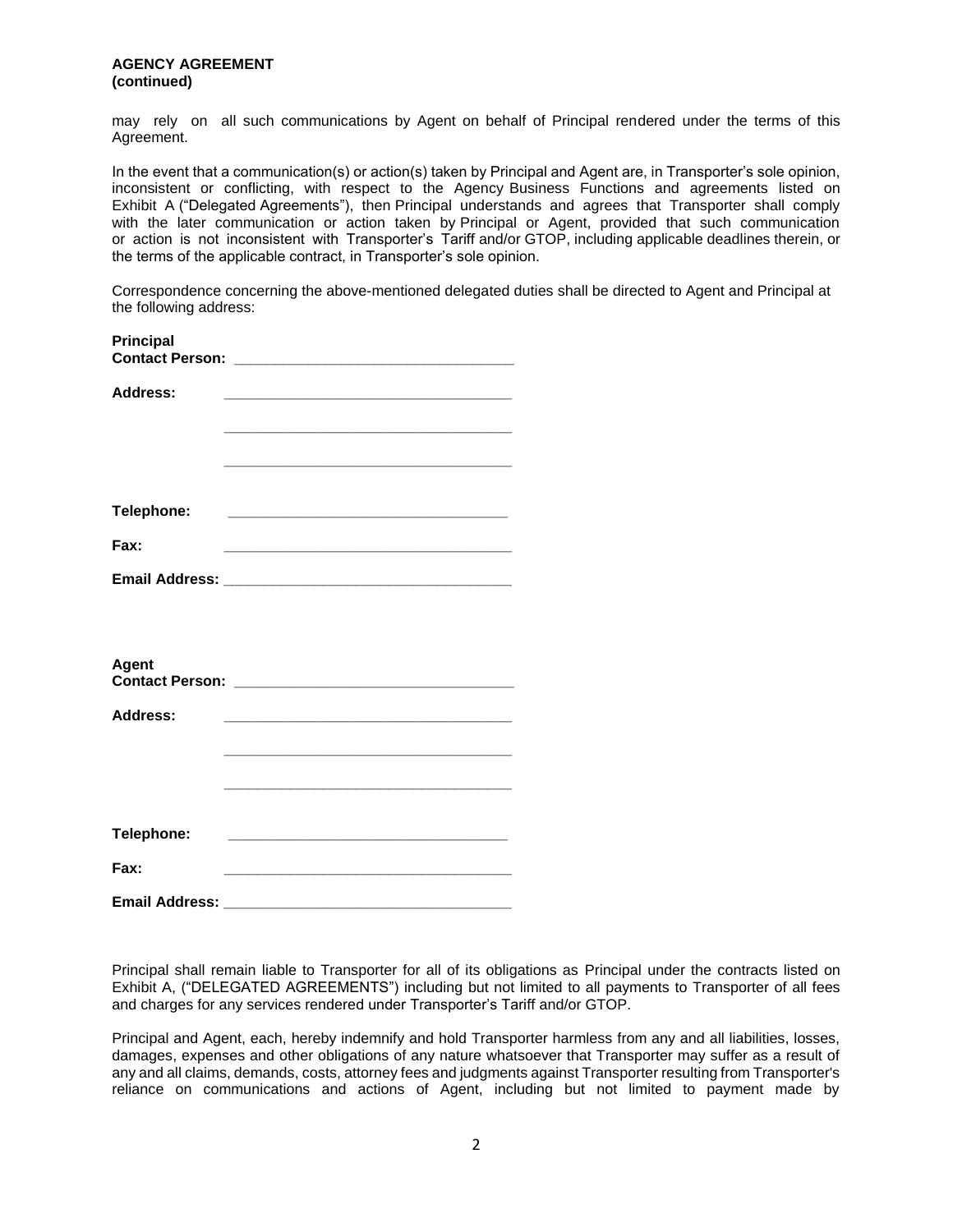#### **AGENCY AGREEMENT (continued)**

Transporter to Agent or actions taken by Transporter pursuant to Agent's communication(s), action(s) or inaction(s) given on behalf of Principal pursuant to this Agreement.

This Agreement shall be subject to all applicable governmental statutes, orders, rules, and regulations and Transporter's Tariff and/or GTOP as it exists from time-to-time, and is contingent upon the receipt and continuation of all necessary regulatory approvals or authorizations upon terms acceptable to Transporter. This Agreement shall be void and of no force and effect if any necessary regulatory approval or authorization is not so obtained or continued.

The interpretation and performance of this Agreement shall be in accordance with the laws of the state of New York without regard to choice of law doctrine that refers to the laws of another jurisdiction.

In the event of a conflict between the provisions of this Agreement and the provisions of Transporter's Tariff and/or GTOP, the provisions of the Tariff and/or GTOP shall govern.

The Parties agree and stipulate that the services to be performed pursuant to this Agreement by each Party are uniquely tied to the Parties performing the services. Therefore the rights and obligations pursuant to this Agreement may not be assigned. The parties acknowledge that the execution of this Agreement via NFG's web site shall constitute a valid enforceable agreement and shall legally bind the parties accordingly.

#### **PRINCIPAL AGENT**

| (Principal Name)                                                                                                                                                                                                                            | (Agent Name)                                                                                                   |
|---------------------------------------------------------------------------------------------------------------------------------------------------------------------------------------------------------------------------------------------|----------------------------------------------------------------------------------------------------------------|
|                                                                                                                                                                                                                                             |                                                                                                                |
| By:<br><u> 1980 - Jan Stein Stein Stein Stein Stein Stein Stein Stein Stein Stein Stein Stein Stein Stein Stein Stein Stein Stein Stein Stein Stein Stein Stein Stein Stein Stein Stein Stein Stein Stein Stein Stein Stein Stein Stein</u> | By: a controller to the set of the set of the set of the set of the set of the set of the set of the set of th |
| (Please Sign)                                                                                                                                                                                                                               | (Please Sign)                                                                                                  |
| Name: ___________________________                                                                                                                                                                                                           | Name:                                                                                                          |
| (Please Print)                                                                                                                                                                                                                              | (Please Print)                                                                                                 |
| Title: ___________________________                                                                                                                                                                                                          |                                                                                                                |
| (Must be an authorized officer)                                                                                                                                                                                                             | (Must be an authorized officer)                                                                                |